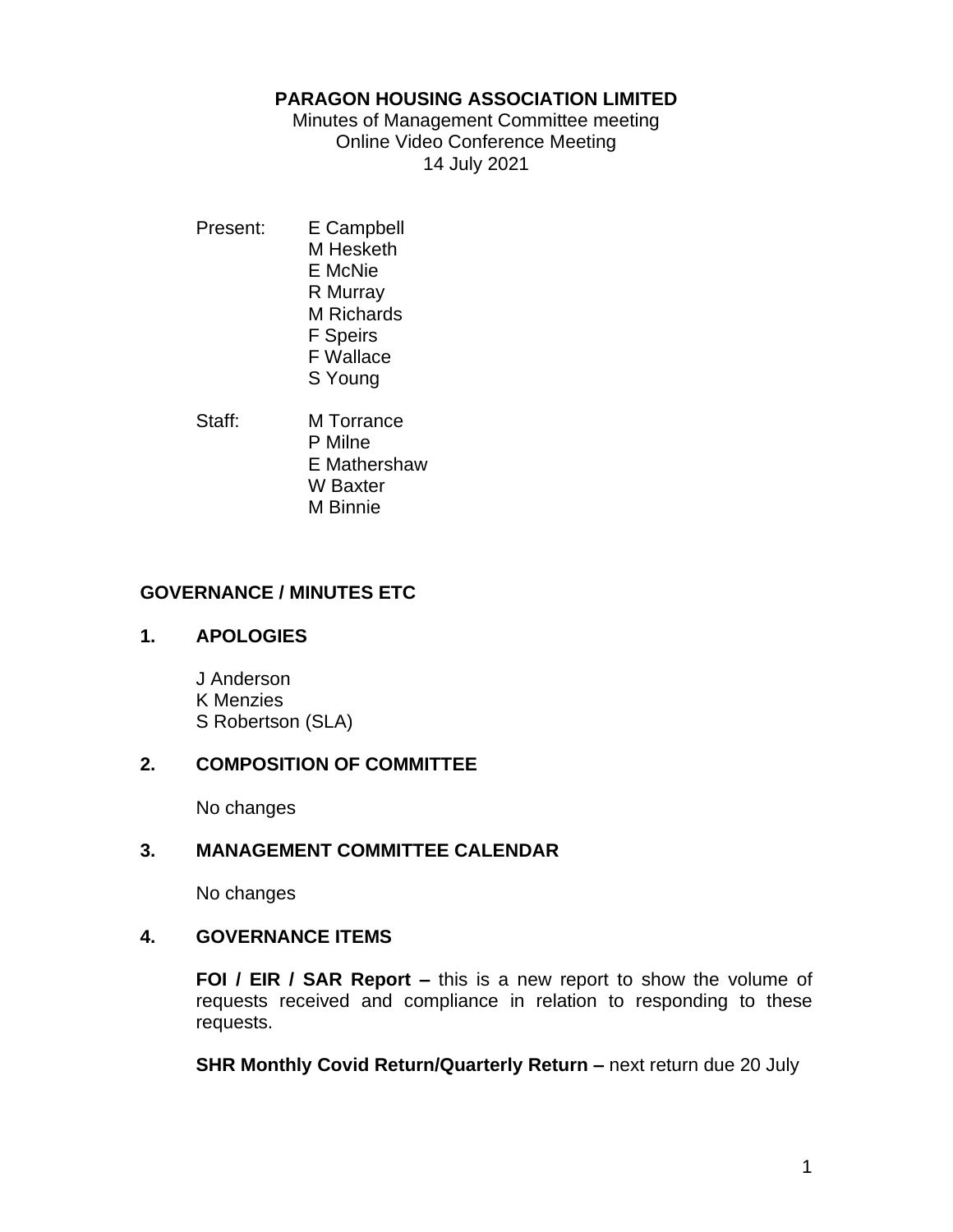#### **4a. Minutes of Previous Meeting 9 June 2021**

It was noted that on the previous minutes under Register of Interests that M Richards is no longer the Secretary of the Grangemouth Credit Union – this should be the Falkirk District Credit Union.

There were no other amendments to the minutes.

Proposed: S Young Seconded: M Hesketh

#### *Minutes Approved with above noted amendment.*

#### **4b. Matters Arising**

Covered on agenda

## **5. BUSINESS ITEMS**

#### **5a. PHA Route Map Progress**

Recent Government announcement does not substantially change anything.

Sessions were held recently with staff on covid.

Gas servicing and contract works are ongoing with no issues.

Repairs (JRW) – working with TMG to get backlog of covid repairs fully dealt with and completed by beginning of August to then reintroduce normal response times from early August.

#### **5b. KPI Q4 2020/21 & Q1 2021/22**

Commentary was provided to the KPI report. This included consideration of satisfaction reality checks.

Note – F Speirs joined the meeting.

#### **5c. IMP Planning Sessions**

M Torrance went through the plan of the sessions to be held.

A Sharepoint site has been set up for the IMP review and if anyone can't attend any of the sessions but would like to submit comments it can be via this site. Resources will also be included on the site.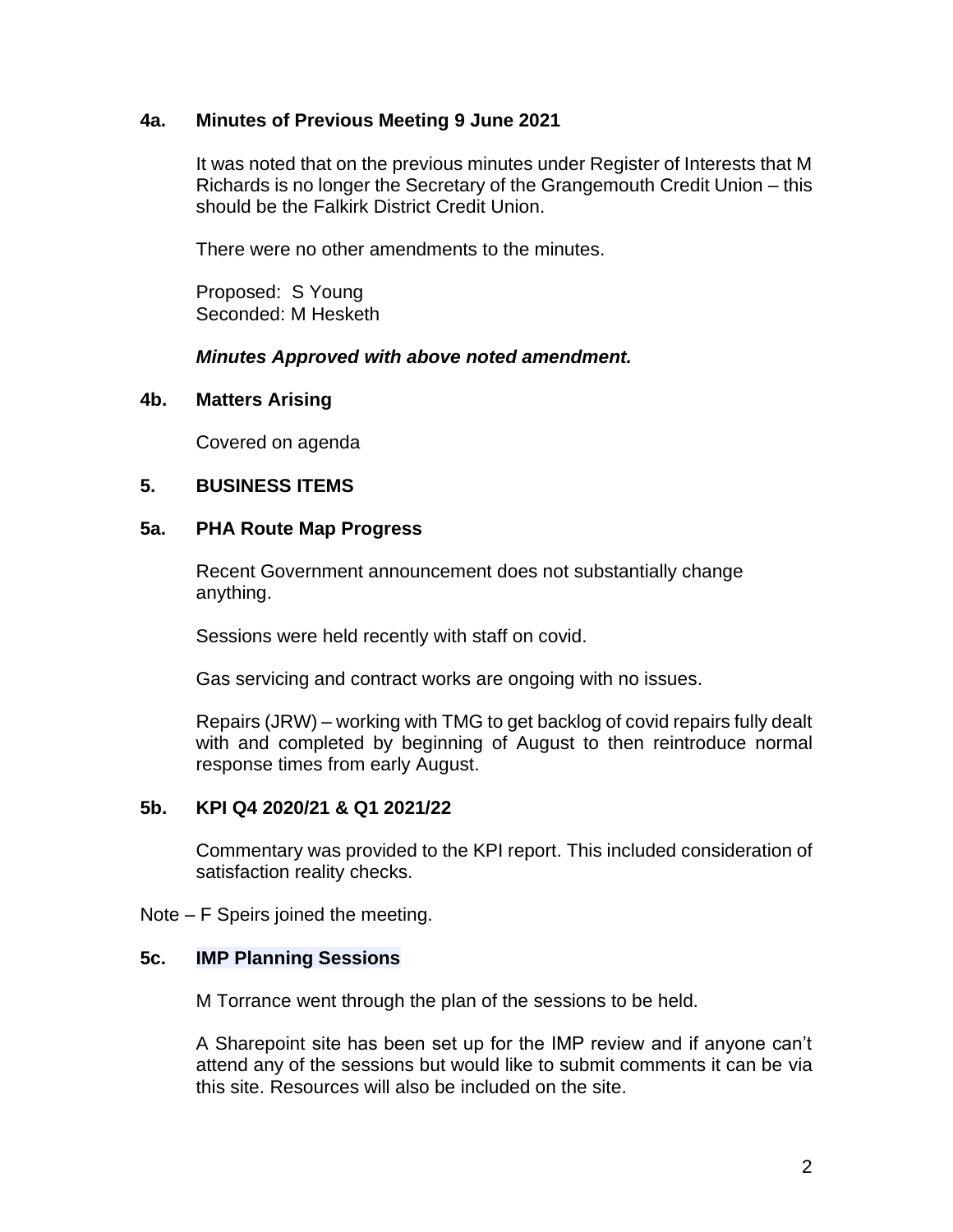## **5d. Health & Wellbeing Report**

M Torrance provided a summary of the report.

Any actions/recommendations from the report will be added to the STEPS group action plan to review. Project well received by staff.

# **5e. Draft Stress, Health and Wellbeing Policy**

Draft had been produced using good practice resources and there has been consultation with staff.

# *Committee members approved the policy.*

# **5f. Equalities Action Plan Update**

The new guidance on equalities has still to be issued.

Discussions have been ongoing with Dr Stewart Montgomery of Montgomery Housing and Equality Services who is a specialist in this field and one of the authors of the draft guidance. He has been commissioned to undertake a comprehensive Equalities Project for the Association over the next 12 to 18 months which will ensure that the regulatory standards can be met.

# **5g. Model Rules Adoption**

M Torrance advised that we have had legal advice from the Association's solicitor. This had been issued to members. It includes commentary on the impact of the proposed rule changes.

There are not many changes from the current version of the rules in use and a number of changes just relate to clarification or updates to legislation.

The new model rules contain optional provisions and the committee discussed these in turn. After discussion committee agreed not to include any of the optional clauses.

A paper with the model rules will be brought to o the next meeting for committee to pass a formal resolution for the adoption of the new rules as agreed.

We are unable to hold the SGM virtually before the AGM because the provision that allowed this was not extended. Therefore we will have the SGM before the AGM on the same day but both meetings have to be called separately.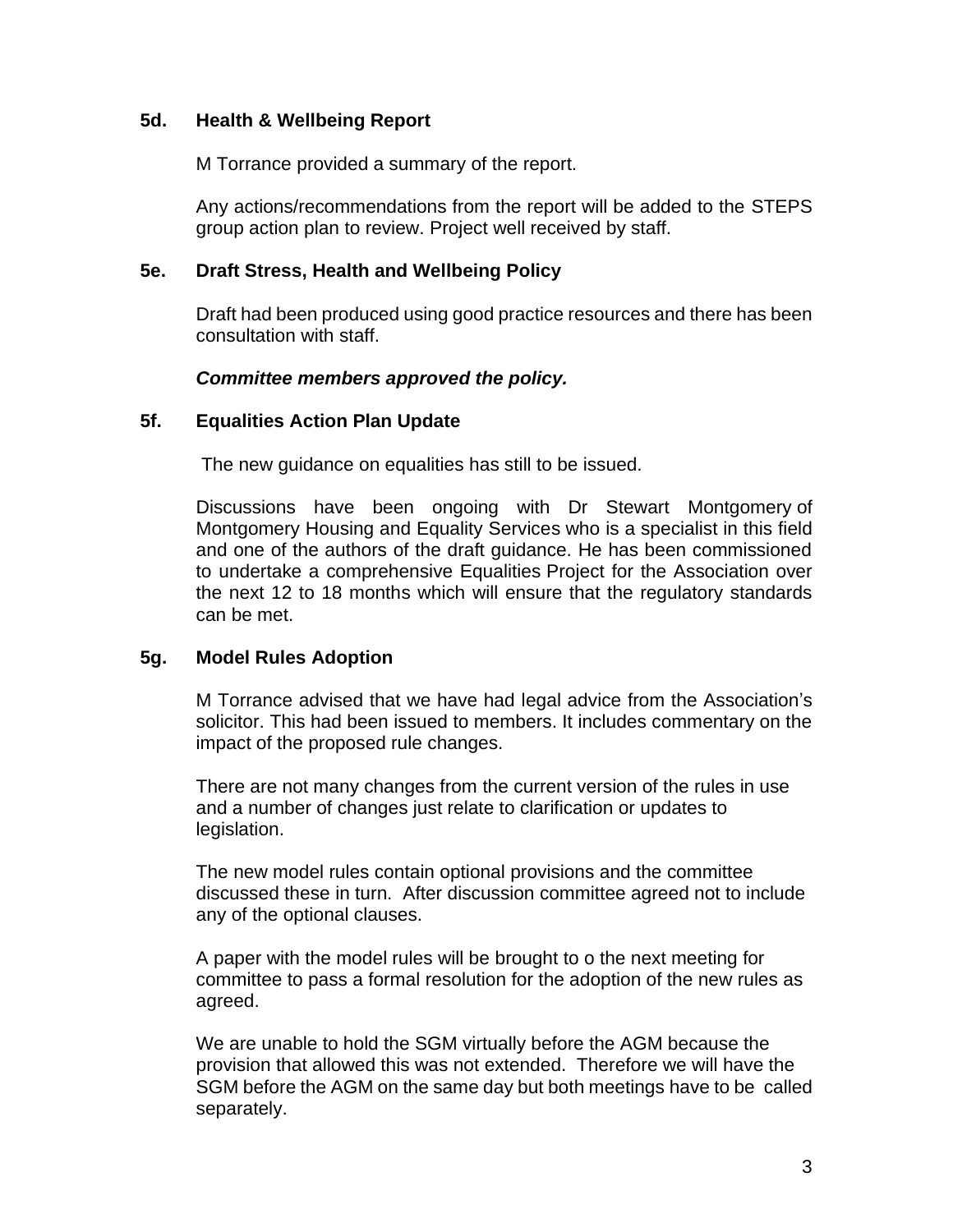The SGM and AGM will be held on Wednesday 15<sup>th</sup> September.

### **5h. AGM - Elections**

There are currently 11 elected committee members.

A third of committee members must retire. Therefore 4 committee members must retire.

M Hesketh has previously advised he will not be standing for re-election at the AGM.

Therefore another 3 members must retire.

Those who have served the longest on the committee since their last election are R Murray with 3 years and F Wallace, L McNie, M Richards and F Spiers with 2 years.

R Murray, F Wallace and L McNie all agree to stand down at the AGM for re-election.

Note – R Murray and S Young left the meeting.

## **6. FINANCE & GENERAL PURPOSES**

## **6a. Finance & General Purposes**

Noted that the last meeting was held on the  $29<sup>th</sup>$  June and draft minutes circulated.

## **6b. Q1 Performance Reports**

M Torrance provided commentary to the reports distributed.

## **6c. Updated SFHA Governance Guidance**

The F&GP sub committee reviewed the updated guidance in great detail

The committee members job description has been updated to reflect the SFHA model. Principles very similar but noted changes to reflect current language and responsibilities in relation to the regulatory framework. The officers' role section will be reviewed as part of the annual update of Standing Orders in October 2021.

*Committee members agree to adopt the updated version of the Committee members' job description.*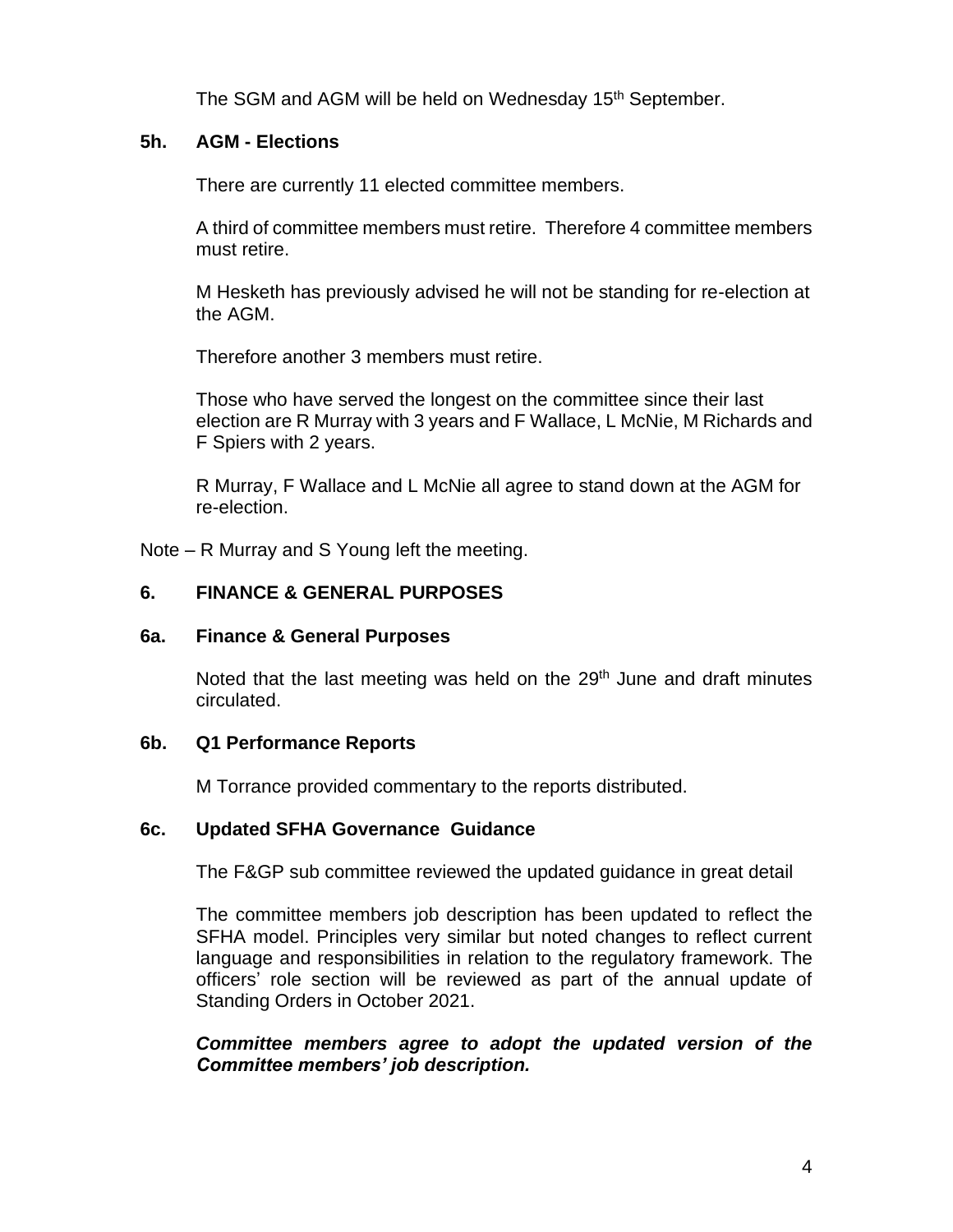# **6d. Pensions Update**

No progress to report since previous meeting.

# **7. HOUSING MANAGEMENT & INVESTMENT**

#### **7a. Housing Management & Investment**

The last meeting was held on Tuesday  $13<sup>th</sup>$  July therefore draft minutes not yet available. A verbal progress report was provided.

E Mathershaw advised that consultant Arneil Johnson have been appointed to carry out the rent harmonisation exercise.

TIS are looking for nominations for their annual award schemes. E Mathershaw will discuss with the Tenant Scrutiny group if they want to submit an entry in any categories.

The sub committee had a good discussion on the issue of evictions and when to proceed to eviction and when not to. There has been no eviction since last April 2020. Proposal to HMI sub is to keep a close eye on the situation and high debt cases where decree is likely, the case will be taken to HMI sub to review to provide additional layer of scrutiny.

#### **7b. Arrears/Voids/Repairs**

Report was covered as part of KPIs.

## **7c. Eviction Reports**

None

## **7d. Programme Report**

W Baxter advised that the report was discussed at the HMI sub committee meeting.

Sanitaryware contract – issues on 2019-20 contract not completed because of covid rolled into 2020/21. However properties where medical adaptations had previously been installed require Occupational Therapists to carry out a survey to see if still required or not and we cannot get information from the local authorities as to when they will be able to do these. Therefore these properties will be instructed out of the current contract and substituted for sanitaryware due this year. The properties can be put back into the contract when the surveys can get done.

# **8. COST PLAN / TENDERS**

**8a. None**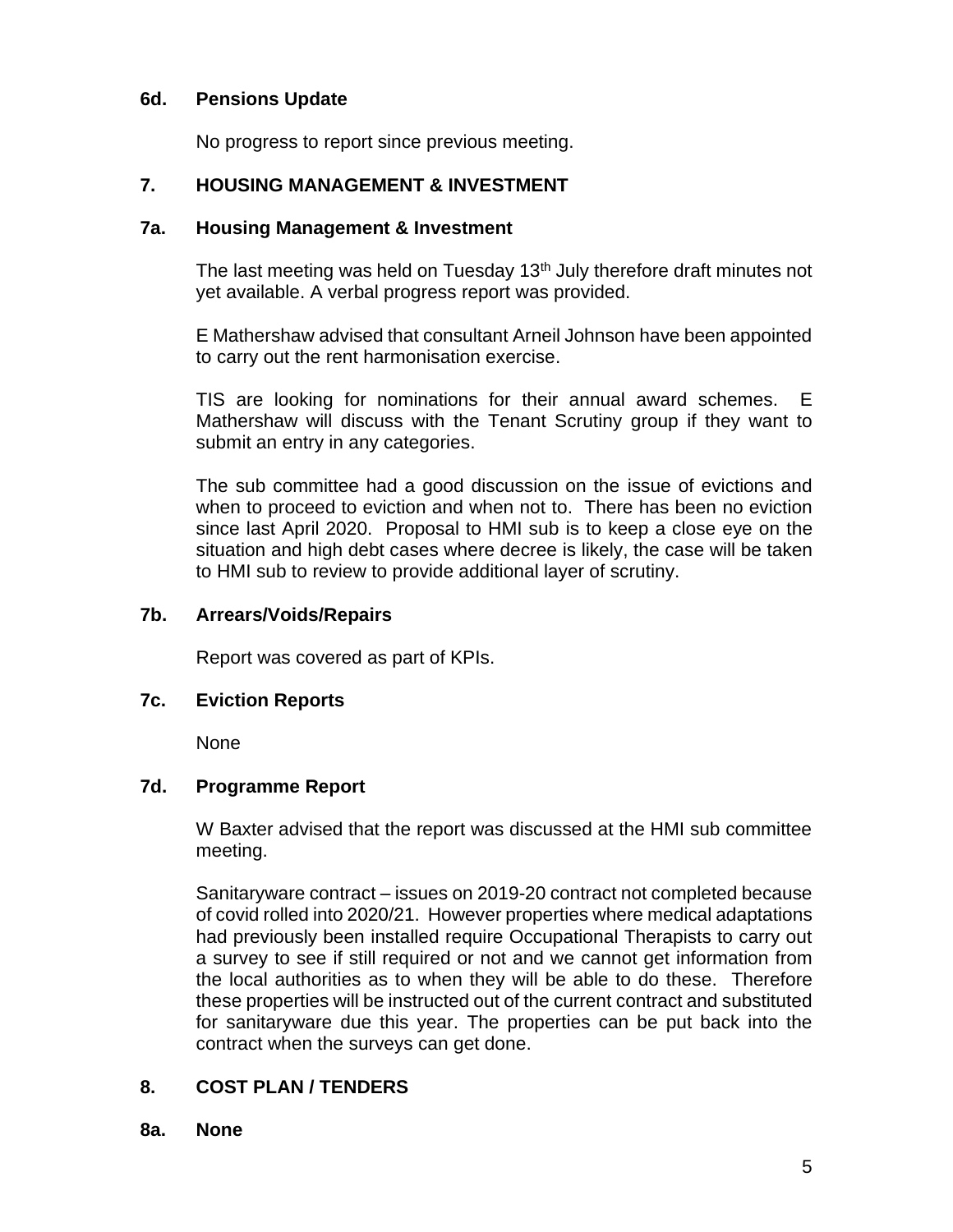### **9. AUDIT COMMITTEE**

#### **9a. Audit Committee**

The last meeting was held on  $23<sup>rd</sup>$  June and draft minutes had been circulated.

#### **9b. Risk Report Q4 2020-21**

The report was issued and it was noted that at the audit sub committee's next meeting the risk register will be reviewed. This will be brought to Management Committee for approval.

#### **9c. Internal Audit**

The internal audit has progressed well during the year.

The follow up report has been prepared . There are no priority recommendations. A number of recommendations have been completed.

Next year's audit programme was considered and approved by the audit committee. The draft Annual Report has been issued and was noted.

The external audit is taking place this week.

## **10. HEALTH & SAFETY**

#### **10a. Health & Safety Update**

#### **10b. H&S Sub Committee – Remit Proposal**

Members had been sent a remit for a Stock only H&S sub committee.

The H&S sub committee has already discussed this. There was ongoing discussion on how this would relate to the current arrangements and it was agreed that this be discussed at August H&S Sub Meeting.

#### **10c. Healthy Working Lives**

M Torrance has been advised that this is starting up again and we have to renew our accreditation by March 2022.

#### **11. REGULATORY ISSUES**

#### **11a. Five Year Financial Plan Submission**

It was noted the plan was submitted after approval by F&GP Sub.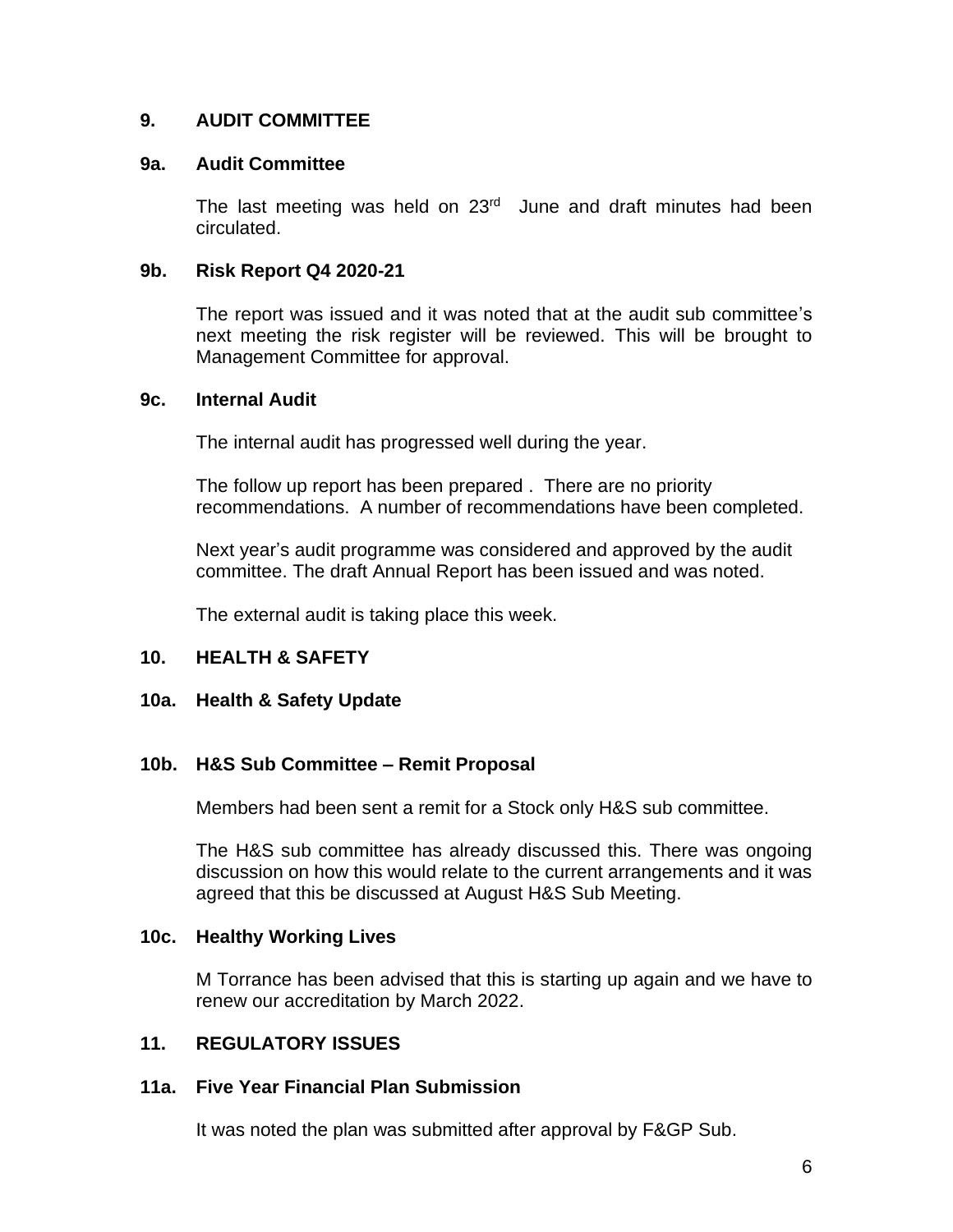# **11b. Consultation on the Charter (ARC)**

The SHR are consulting on the content of the ARC.

If anyone has any views they should advise M Torrance or E Mathershaw and they will prepare feedback.

#### **11c. Annual Assurance Statement**

Committee noted arrangements in place to review evidence in depth.

#### **12. POLICY ISSUES**

#### **12a. Policy Monitor**

**Noted** 

## **12b. SFHA – Model Codes of Conduct 2021 – Staff & Governing Body**

M Torrance has reviewed and noted there are not a lot of changes to the principles

Recommend adopt in principle and customise to Paragon. Agreed.

Formally adopt at next meeting then committee and staff can sign.

# **12c. SFHA – Model Entitlements, Payments and Benefits Policy 2021**

M Torrance has reviewed and noted there are not a lot of changes to the principles

Recommend adopt in principle and customise to Paragon. *Agreed.*

## **12d. Rent Harmonisation Exercise**

As noted

## **13 STRATEGY, POLICY, RESEARCH DEVELOPMENTS**

#### **13a. Grangemouth Housing Masterplan**

Discussions ongoing. M Torrance will prepare an outline note for next meeting.